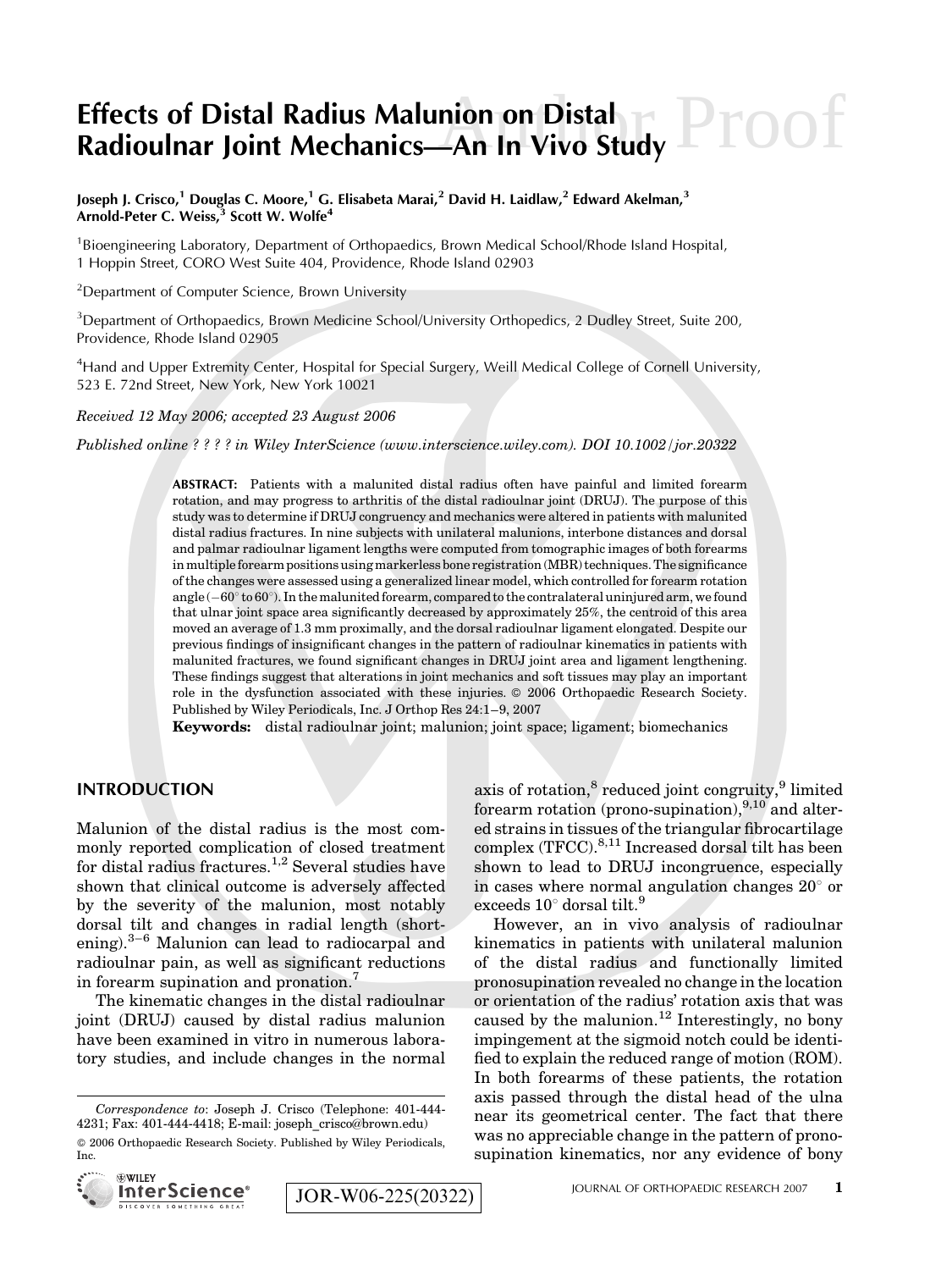impingement in this set of patients with clinically significant  $(>20^{\circ})$  distal radius malunion raises the following questions: What might be limiting forearm prono-supination? What might be the etiology for the patients' radio-ulnar pain?

We speculate that rather than alter the pattern of radioulnar kinematics, distal radius malunion changes the joint mechanics at the DRUJ. In particular, we suspect that after injury pronosupination may be constrained by changes in the soft tissues that stabilize the DRUJ, and that the pain may ultimately be due to alterations in joint loading and/or joint contact. Accordingly, the purpose of this study was to test the hypotheses that the interbone joint spacing is altered with malunion, and that malunion changes the computed dorsal and palmar radioulnar ligament path lengths.

#### MATERIALS AND METHODS

The outer cortical bones bone surface and 3D in vivo kinematic data from the nine patients in the previous study<sup>12</sup> were used to calculate the interbone joint space area, the location of the radius on the distal ulnar articular surface, and the path length and deflection of the dorsal and palmar radioulnar ligaments. These values were then compared between the malunited and uninjured forearm over the range of forearm rotation.

#### Patient Selection and CT Scanning

It tissues that stabilize the DRU, and that the whom the symmetric point is the maximized by the polaristic stabilize the DRU, and that the the two sees in equation displaced in the maximized by displaced a located the st The inclusion criteria, patient data, and CT scanning procedures for the patients enrolled in this study are described in detail in a previous publication, as are the methods for markerless bone registration.<sup>12</sup> Briefly, after obtaining informed consent, subjects with unilateral distal radial malunions were recruited into the study. Clinical eligibility included a history of a unilateral distal radius fracture, without fracture of the sigmoid notch, treated by closed reduction and casting. Subjects were included if standard plane radiographs revealed a healed, malunited distal radius fracture with  $\geq$ 15° dorsal angulation of the radiocarpal articular surface relative to the long axis of the radius, and radial shortening of more than 2.0 mm. Patients were specifically excluded if they had significant fractures of the ulnar head, neck, or shaft; however, ulnar styloid tip fractures were allowed. Patients with a history of injury to the contralateral wrist or distal forearm were also excluded. Goniometer measurements were made of wrist ROM (pronation-supination, radial and ulnar deviation, and flexion-extension).

Nine subjects (six women and three men) were included in the analysis (mean age  $55.2 \pm 15.4$  years, range of 31 to 75). All were right handed, and the dominant hand was affected in 44% (4/9). Five of the nine had extra-articular fractures, while the remaining four

ically fractures extended into the radiocarpal joint. Five<br>es the ulnar styloid fractures, limited to the tip of the sty<br>fore-<br>The median time from injury to CT scanning<br>10.0 months Eight of the nine protiing transpose fractures extended into the radiocarpal joint. Five had ulnar styloid fractures, limited to the tip of the styloid. The median time from injury to CT scanning was 10.0 months. Eight of the nine participants were scanned within 20.3 months of their wrist fracture; one was scanned after an interval of 11.4 years. Radiographically, there was an average of  $21 \pm 6^{\circ}$  (range  $15-30^{\circ}$ ) of dorsal angulation, radial inclination averaged  $17 \pm 5^{\circ}$  (range  $10-20^{\circ}$ ), and radial shortening averaged  $5 \pm 3$  mm (range 2–8 mm). Forearm rotation was measured by sighting down the bi-styloid to bi-epicondylar axis, and comparing the two axes in supination and pronation. Clinically, the average range of motion of the injured wrist was  $75 \pm 25^{\circ}$ pronation and  $73 \pm 23^{\circ}$  supination, compared to full rotation (on average of approximately  $90^{\circ}$  for both pronation and supination) of the uninjured wrists. Five of the patients complained of functional limitations in their injured wrists. Three patients had marked decreases in grip strength (25–75% of contralateral).

> CT scans of the distal radius and ulna of both wrists were obtained simultaneously. During scanning, the subject's forearms were supported on a custom designed wrist positioning jig, which included a pair of protractorindexed handgrips to facilitate positioning in pronation and supination. Scans were performed with the forearm and wrist in the neutral position, as well as at targeted positions of 30, 60, and  $90^\circ$  in pronation and supination. In subjects with limitations in pronation or supination, scans were made at the  $30^{\circ}$  intervals, and then at the maximum rotation that could comfortably be achieved.

#### Kinematic Analysis

3D kinematics of the radius relative to the ulna, with respect to the neutral position, were determined at each static position of supination and pronation using wellaccepted methods of markerless bone registration.<sup>12-14</sup> To simplify comparison of the malunited and uninjured wrists, the CT volume of the left wrist from each subject was mathematically transformed so that it looked like a right wrist.<sup>12–14</sup> In brief, the transformation involved multiplication of the X coordinate of the bone surface contours by  $-1$  and reversing the direction of the contours in each CT image slice. This transformation made the bone shapes and motions of the left wrists directly comparable to the right wrists.

#### Joint Space Area and Centroid Location

Joint congruity was quantified using two measures of joint spacing: joint interbone spacing area and joint interbone spacing centroid location (Fig. 1). Joint interbone spacing area (JSA) was defined as the area on the surface of the ulna circumscribed by a distance contour reflecting 5 mm distance to the radius; interbone distances greater than 5 mm were not analyzed. The threshold distance of 5 mm was chosen because it was the smallest value at which the joint interbone spacing area for all patents and all wrist positions was nonzero. The location of the JSA was defined by the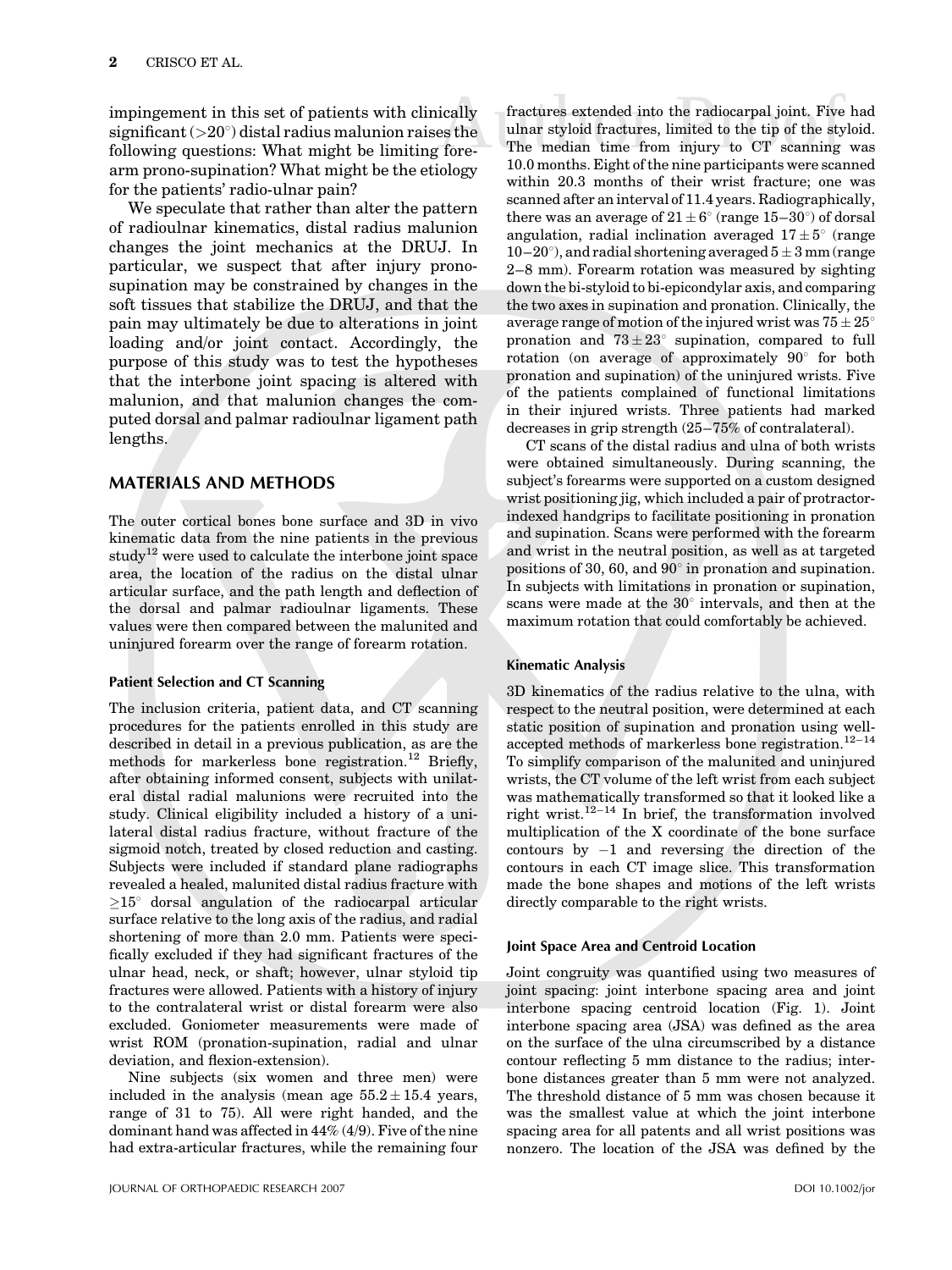

Figure 1. The articulation of the uninjured and malunited distal radial ulnar joint (DRUJ) was quantified using the area of joint's interbone spacing (JSA) and the location of the centroid of this area, which we defined as the joint space centroid (JSC). The JSA was defined as the area on the surface of the distal ulna enclosed by a 5-mm interbone distance contour. In both figures the largest contour is at 5 mm. Also visible are the 4-, 3-, and 2-mm contours. In the ulnae rendered here, the subject's smallest interbone distance was >1 mm, so a 1-mm contour does not exist. The location of the JSC was defined with respect to the ulnocarpal surface in a distal (negative) to proximal (positive) direction.

location of the JSA centroid, which we named the joint interbone spacing centroid (JSC).

determined from interbone distances using bone distance fields.<sup>15</sup> To determine this, each bone surface was first The measures of joint congruity and spacing were reconstructed by fitting a manifold surface to the 3D cloud of bone surface points segmented from the CT volume images. Once the manifold surfaces were created, the signed minimum distance from the radius surface was calculated for points within a box surrounding the radius. The manifold surfaces provided accurate and mathematically smooth interbone distance information but are computationally expensive. We combined the manifold representation with interpolated distance fields, which are slightly less accurate but more intuitive and faster. To increase the speed of lookup operations, the distance fields were sampled on a regular grid. The distance, which is positive outside the bone surface and negative inside, was calculated at each of  $50 \times 50 \times$ 50 points on a regular grid within the box. Spacing of these grid points was 0.4 to 0.9 mm, depending on the size of the bounded bone. This volume data set, whose components were the signed minimum distances to the manifold surface, is referred to as the bone distance field. Then, for each point on the ulna manifold, the smallest distance to the radius was calculated from the bone distance field using tricubic b-spline interpolation of the sampled distance values. Finally, this continuous map of minimum inter-bone distances was then reduced using topographical iso-contours for 1-mm increments of interbone distance from the ulna to the radius.

COLOR

#### Computed Ligament Path Lengths and Ligament Deflection

Dorsal and palmar radioulnar ligament path lengths were computed as the lengths of the shortest possible paths between the radial and ulnar insertion sites. In cases where there was no intervening bone, the shortest path was a straight line. In cases where there was intervening bone tissue, our analysis algorithm required the ligament to avoid penetrating the bone by wrapping around the bone with the shortest possible path (Fig. 2).

Selection of the ligament insertion sites was based on anatomic texts and cadaver dissections. The base of the ulnar styloid was chosen as the ulnar insertion site for both ligaments, and the dorsal and palmar prominences of the sigmoid notch were selected for the dorsal and palmar radioulnar ligament, respectively. Before settling on the specific sites for analysis, a parametric study was performed to verify that the calculated ligament path length was not overly sensitive to insertion site location. To do so, the insertion sites were varied over a 4-mm diameter area and the radius was rotated through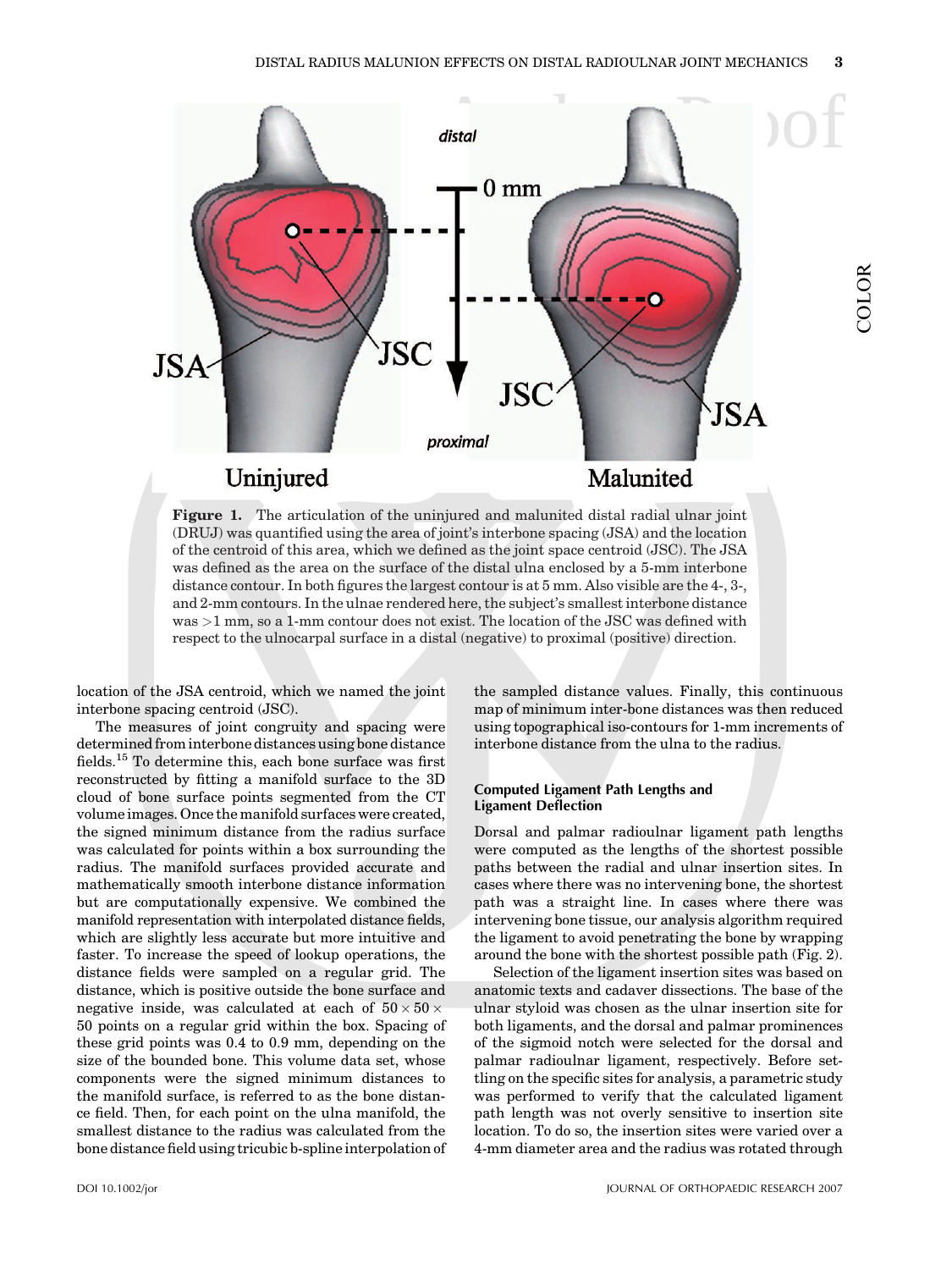

Figure 2. The computed path of the dorsal radioulnar ligament wraps over the head of the ulna in the malunited forearm of this typical subject. The ligament paths were calculated as the shortest path between the insertion sites that avoided penetrating the bone by wrapping over the intervening bone surfaces.

the full range of pronosupination. Although the absolute lengths of the modeled ligaments varied in this parametric study, the changes in length of the ligaments during forearm rotation sites were consistent over supination-pronation. This allowed us to reduce our analysis to a single ligament fiber and single set of insertion sites for each wrist.

Figure 2. The computed puth of the dorsal radio<br>durantity ways over the head of the behavior of the moment of the stylend and<br>plots. The lignarity way over the bread of the behavior of the stylend and<br>plots. The lignarity The shortest ligament path lengths, were computed via an optimization approach that exploits the bone distance-field representation.<sup>15</sup> To do so, a local 3D coordinate system was constructed with its origin at one of the insertion points. In this coordinate system the  $x<sub>l</sub>$ -axis was defined by the straight-line vector between the two insertion points, the y-axis was any vector perpendicular to the  $x_1$ -axis, and the  $z_1$ -axis was the crossproduct of  $x_1$  and  $y_1$ . The ligament path was first constructed as N equally spaced discrete points along the  $x_1$ -axis. Then, an optimization routine was run over the  $y_1$ and  $z_1$  coordinates of the 40 points to minimize the Euclidean length of the path. However, this optimization was such that the location of each point on the ligament was forced lie outside of the bone surface. Ligament deflection induced by the constraint to prohibit bone penetration, was calculated as a measure of the amount of ''wrapping'' around the bone surface. Ligament deflection was quantified as the maximum normal distance between the computed ligament path to the  $x<sub>l</sub>$ -axis.

#### Data Analysis

Positioning the wrist and the forearm for CT scanning using the jig-mounted protractor introduces variability in positioning on the order of  $\pm 10^{\circ}$  in our previous studies.<sup>12</sup> Therefore, for analytical purposes the value of the independent variable of forearm position (supination-pronation with respect to neutral) was determined from the 3D kinematic analysis of the CT volume images and not from the protractor reading. Because forearm prono-supination at each preselected position was not consistent within or between subjects, we linearly

interpolated the values of the four dependent variables (ulnar JSA, ulnar JSC, and radioulnar ligament lengths) for each  $15^\circ$  increment of prono-supination, from  $-90$  to  $90^{\circ}$  of forearm rotation. Few patients were able to reach these extremes of motion with their injured forearm, so the analysis for both forearms was limited to a range of  $-60$  to  $60^{\circ}$  of forearm rotation. Accordingly, the number of subjects varied at these  $15^{\circ}$  increments  $(-60^{\circ}$ : uninjured = 6 and injured = 1; -45°: 9 and 5;  $-30^\circ$ : 9 and 8;  $-15^\circ$ : 9 and 8; 0°: 9 and 9; 15°: 8 and 8; 30°: 8 and 8;  $45^{\circ}$ : 7 and 8;  $60^{\circ}$ : 4 and 6). Our statistical analysis accounted for these missing values.

#### Statistical Analysis

Generalized estimating equations  $(GEE)^{16}$  were used to compare JSA, JSC, and ligament path lengths in the uninjured and malunited forearms. GEE accounts for the correlations between repeated measures on each individual, as well as missing values, producing appropriate standard errors. An autoregressive correlation structure was used, because measures were taken at sequential forearm rotations, from the  $60^{\circ}$  of supination to 60 $^{\circ}$  of pronation. All p-value = 0.05 were considered to be statistically significant.

#### RESULTS

In both the injured and uninjured wrists, the size of the ulnar joint interbone spacing area (JSA) did not change appreciably as the forearm was pronated and supinated. However, the size of the ulnar JSA in the malunited forearms was significantly smaller  $(p < 0.01)$  than that of the uninjured forearms at all positions of forearm rotation (Fig. 3). On average, the JSA on the ulna was approximately  $25\%$ , or 56 mm<sup>2</sup> [standard error  $(SE)$  4.0  $mm<sup>2</sup>$ ], smaller in the malunited forearms than in the contralateral uninjured forearms. The average ulnar JSA across all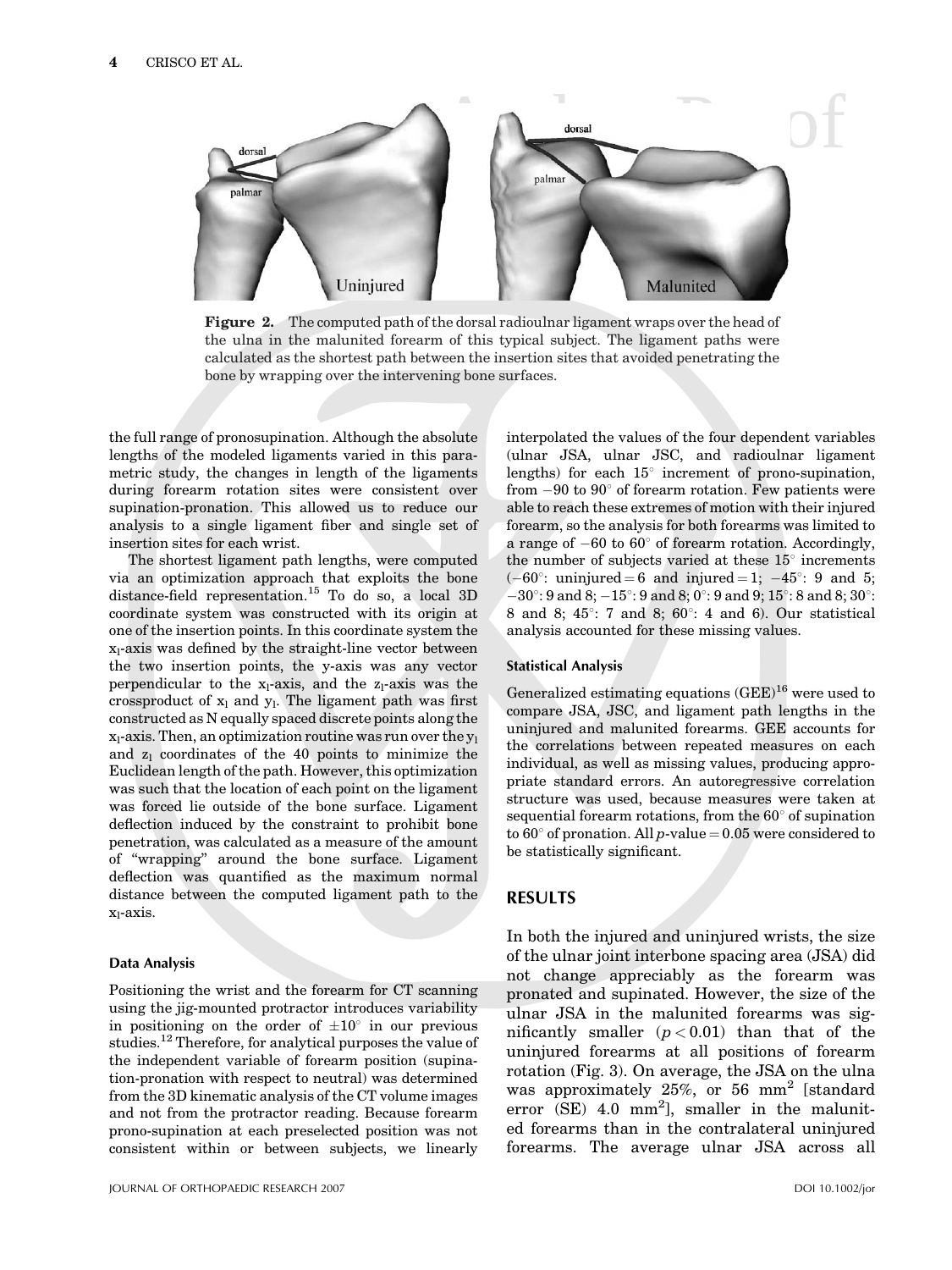

Figure 3. The distal radioulnar joint interbone distance area on the ulna (JSA) significantly decreased  $(p < 0.01)$  at all forearm positions with malunited distal radial fractures when compared to the uninjured contralateral side. The JSA did not significantly vary with forearm supination-pronation motion.

forearm positions in the malunited and uninjured forearms was  $155 \text{ mm}^2$  and  $215 \text{ mm}^2$ , respectively.

The ulnar joint interbone spacing centroid (JSC) was located significantly more proximally in the malunited forearms than it was in the uninjured forearms at all positions of forearm rotation  $(p < 0.01)$  (Fig. 4). As with the size of the JSA, the JSC location did not move proximally or distally with forearm rotation in either group. The average JSC location in the injured forearms was 1.3 mm (SE 0.1 mm) more proximal than it was in the uninjured forearm. On average, the location of the JSC was 5.3 mm and 3.9 mm proximal to the ulnocarpal surface for the malunited and uninjured forearms, respectively. The palmar-dorsal location of the JSC was not significantly affected by injury, although for both the uninjured and injured wrists it did shift with prono-supination. At a forearm position of  $60^{\circ}$  of pronation the location of JSC had moved through a palmar angle of approximately  $40^{\circ}$  from its neutral position, and similarly at  $60^{\circ}$ of supination the location JSC had also moved dorsally approximately  $40^{\circ}$  from its neutral position (average values for all subjects). This suggests the location of the JSC (as described by a pronosupination angle) lagged behind the rotation of the forearm in both supination and pronation.

The computed radioulnar ligament path lengths varied as a function of ligament, injury, and

For a strengthening the strengthening of the detection of  $\frac{1}{25}$  for  $\frac{1}{25}$  mm and 215 mm and 215 mm and 215 mm and 215 mm and 215 mm and 215 mm and 215 mm and 215 mm and 215 mm and 215 mm and 215 mm and 215 mm an forearm rotation. Most notably, the computed path length of the dorsal radioulnar ligament was an average of 3.9 mm (SE 0.3 mm) longer in the malunited forearms than in the uninjured forearms (Fig. 5A;  $p < 0.01$ ). However, the computed path length of the dorsal radioulnar ligament increased similarly in both the malunited and uninjured wrists, by approximately 3 mm over  $120^{\circ}$  of forearm rotation from 60° supination to 60° pronation (Fig. 5A;  $p < 0.01$ ). ). We did find that the dorsal radioulnar ligament ''wrapped'' around the head of the ulna in all nine malunited fractures (with an average deflection of 0.5 mm (SE 0.5 mm), but in only two of the uninjured wrists (Fig. 2). In contrast to the dorsal radioulnar ligament, the computed path lengths for the palmar radioulnar ligament in the malunited and uninjured wrists were essentially the same, and they tended to be longest when the wrist was in neutral (Fig. 5B).

#### DISCUSSION

Clinical studies have shown that poor clinical outcomes, such as limited or painful forearm rotation and osteoarthritis of the distal radioulnar joint (DRUJ), are associated with malunited distal radius fractures that heal with  $>20^{\circ}$  of dorsal tilt,  $5$  mm of ulnar variance, or loss of more than  $10^{\circ}$ of radial inclination,  $3-6,17$  especially in young,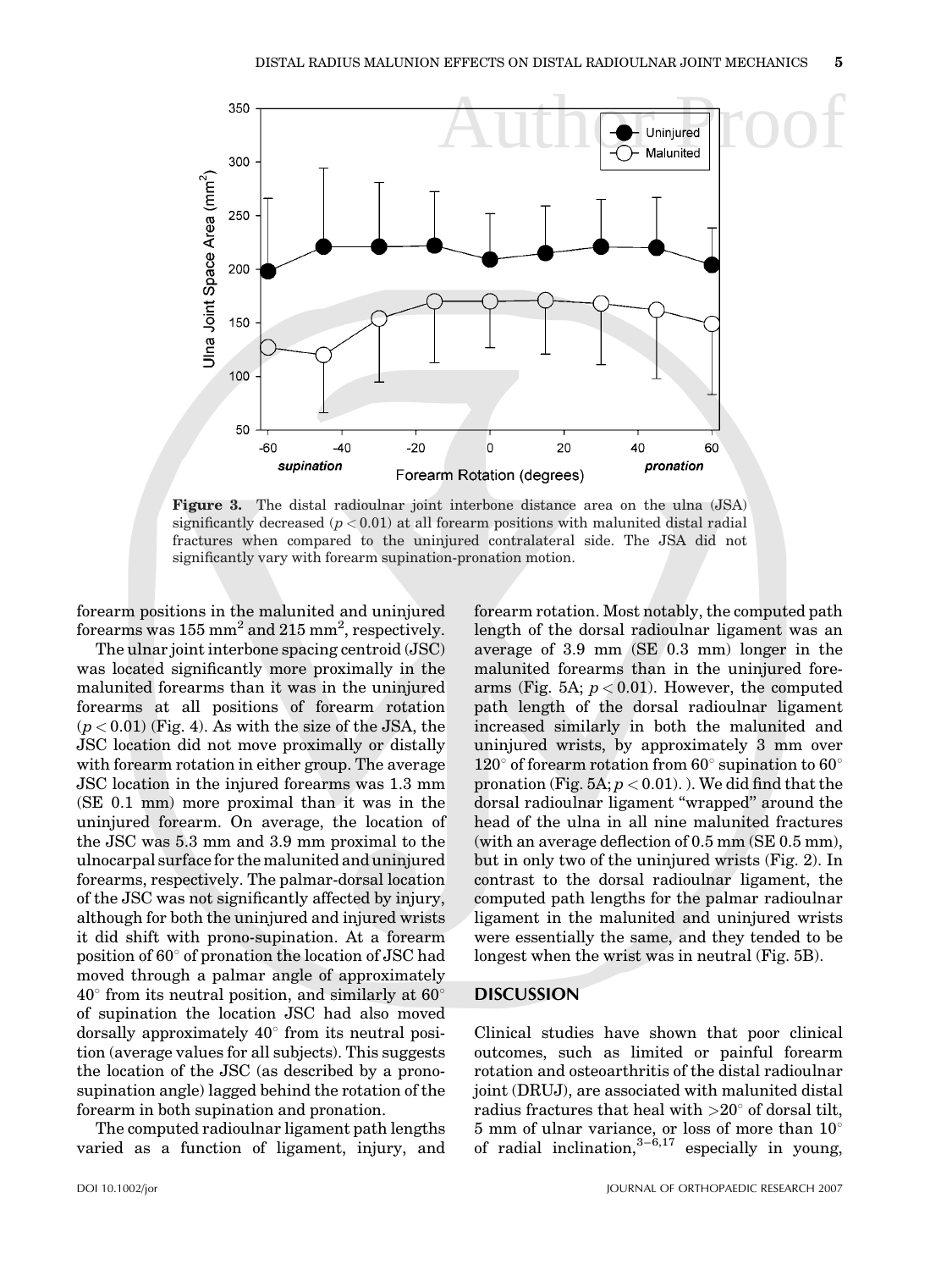

Figure 4. The centroid of the joint interbone distance area on the ulna (JSC) was located significantly  $(p < 0.01)$  more proximal in the malunited forearms at all forearm position (except  $60^{\circ}$  of supination where statistics were not run because of low sample size). The location of the JSC did not significantly vary with forearm supinationpronation motion in the uninjured writs, but tended to move more proximal in the malunited forearm.

manually active patients. A<sup>7</sup> In our previous anamanually active patients.<sup>7</sup> In our previous analysis of the nine patients in this study<sup>12</sup> we found that distal radius malunion did not alter the kinematic pattern of the radius during pronosupination, and that motion was not limited by bony constraints at the sigmoid notch. That study demonstrated that altered kinematics of the DRUJ was not the primary cause of distal radioulnar dysfunction. Accordingly, in the current study, we hypothesized that malunion of the distal radius might alter the mechanics of the DRUJ. We hypothesized that malunion would lead to changes in joint contact area or loading, which could ultimately affect long-term clinical outcome. Our data demonstrate that joint interbone space area at the DRUJ is significantly smaller and located more proximally in the wrists of patients with malunited distal radius fractures, and that the computed ligament path length for the dorsal radioulnar ligament is increased in these patients.

Joint incongruence and ulnocarpal abutment initiate irreversible cartilage damage that leads to degeneration of the DRUJ.<sup>18</sup> Although a definitive causal link has not yet been established, it is believed that changes in DRUJ mechanics may be involved. Although Bronstein et al.<sup>10</sup> reported that dorsal tilt to  $30^\circ$  in a cadaver modeldid not restrict

forearm rotation, it is generally accepted that increasing dorsal tilt increases DRUJ incongruity, especially in cases where angulation exceeds  $20^{\circ}$  $(or >10^{\circ}$  dorsal tilt), and limits maximum pronation and supination,  $9$  as does radial shortening.<sup>19</sup> Isolated radial shortening, epiphyseal inclination and axial malunion reduce radioulnar contact at the DRUJ, which is exacerbated at the extremes of supination and pronation.<sup>20</sup> These studies are consistent with our findings, which indicate that distal radius malunion of  $20.9 \pm 5.8^{\circ}$  resulted in a significant reduction in joint spacing and a significant proximal shift in the location of the joint interbone space centroid.

Malunions are most frequently combinations of radial shortening, dorsal tilt, radial inclination and pronation. The deformities in our subjects included radial shortening (transverse plane), dorsal tilt of the distal radius joint surface (sagittal plane), and loss of radial inclination (coronal plane). Although it can be proposed that radial shortening alone would shift the center of contact of the DRUJ proximally on the ulna, dorsal tilt may also contribute to a proximal shift of the radioulnar joint center. The precise changes in DRUJ articular alignment that caused a proximal shift in the JSC in this study were not ascertained because the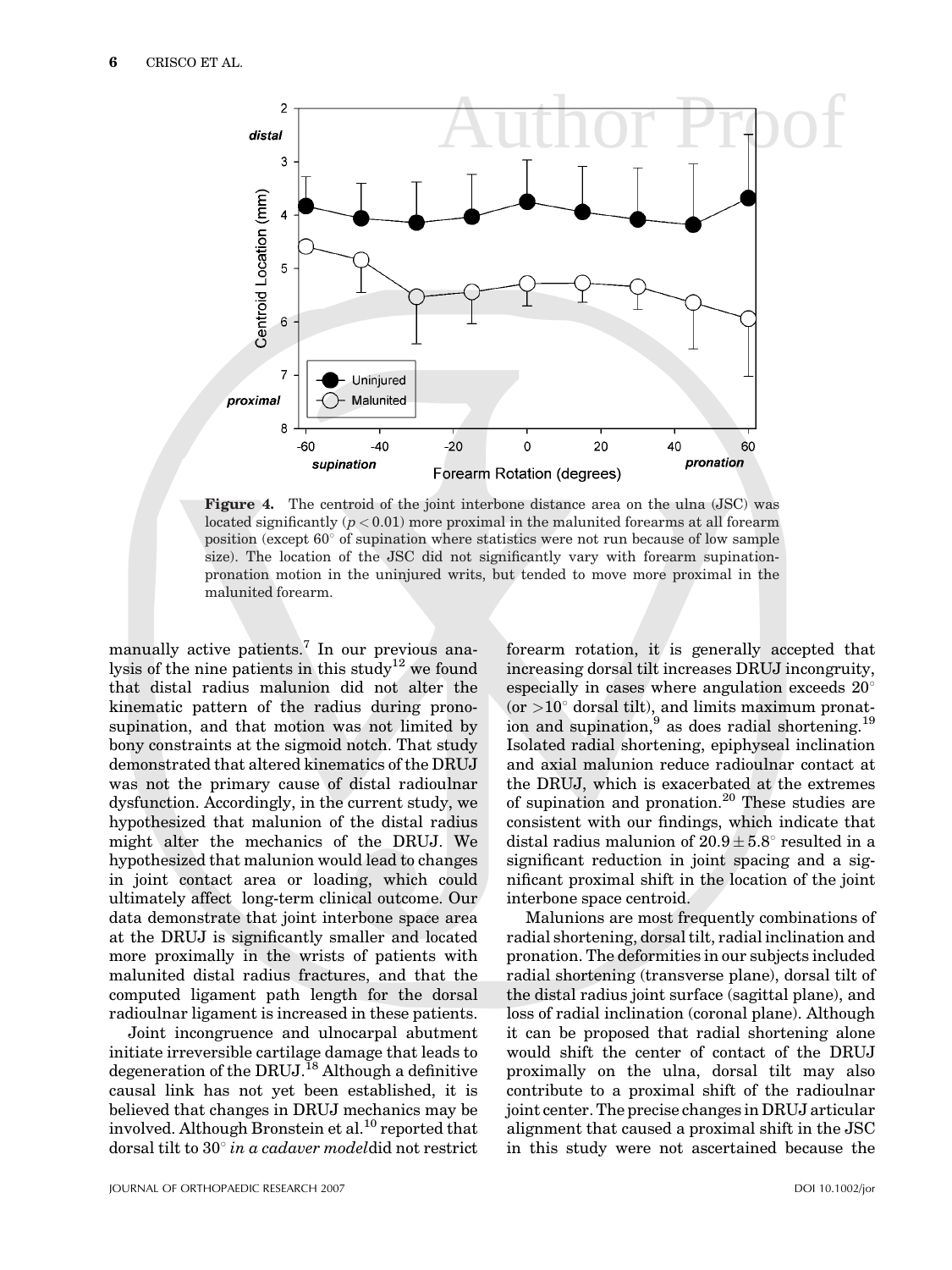

**Figure 5.** Malunion significantly  $(p < 0.01)$  increased computed dorsal radioulnar ligament path length (A) throughout forearm supination/pronation. In the uninjured forearms, we could not detect changes in the computed elongation of the dorsal radioulnar ligament with various forearm positions. The palmar radioulnar ligament tended to decrease its path length as the forearm rotated from neutral with pronation and with supination, but no differences with the malunited wrists could be detected (B).

contribution from each deformity was not isolated. A cadaver study could ideally examine each plane of deformity independently, but may have limited clinical applicability because of the complexity of the deformities that actually occur in vivo.

that DRUJ contact area is reduced at the extremes of pronation and supination.<sup>21,22</sup> Our results are In normal forearms, laboratory studies reveal consistent with these observations, but our analysis of forearm rotation did not include measurements beyond  $60^\circ$  of supination or pronation. Ishii et al.<sup>23</sup> reported the contact center to shift dorsally

in pronation, and palmar in supination in the uninjured DRUJ, which is in contrast to our finding of no appreciable shift during normal forearm in pronation, and palmar in supination in the uninjured DRUJ, which is in contrast to our finding of no appreciable shift during normal forearm rotation.

 ${\footnotesize \begin{tabular}{|c||c|} \hline \multicolumn{4}{|c||c|} \hline \multicolumn{4}{|c||c|} \hline \multicolumn{4}{|c||c|} \hline \multicolumn{4}{|c||c|} \hline \multicolumn{4}{|c||c|} \hline \multicolumn{4}{|c||c|} \hline \multicolumn{4}{|c||c|} \hline \multicolumn{4}{|c||c|} \hline \multicolumn{4}{|c||c|} \hline \multicolumn{4}{|c||c|} \hline \multicolumn{4}{|c||c|} \hline \multicolumn{4}{|c||c|} \hline \multicolumn{4}{|c$ We found the computed path length of the dorsal radioulnar ligament increased with malunion, and that in many positions the dorsal radioulnar ligament was forced to wrap over the head of the ulna. These findings lend support to the concept that soft tissues rather than bony impingement likely limit forearm rotation in certain patients with malunited distal radius fractures. Although we found significant differences in the elongation of the radioulnar ligaments, it should be emphasized that these measurements do not provide an indication of the load in the ligament or the resting tension on the ligament. One may speculate that the load in the dorsal ligament was increased due to its increased length with malunion, but it is possible that the ligament may have torn and/or undergone some remodeling after injury, which would have influenced the stress within the ligament. In cadaver studies using direct tension measurements,<sup>24</sup> kinematic measures,<sup>11,25,26</sup> and gross anatomical observations,  $27,28$  the palmar ligament has been reported to be tensioned (lengthened) more than the dorsal ligament in supination, whereas the dorsal was tensioned (lengthened) more than the palmar in pronation. However, this description of the role of the radioulnar ligaments is not consistent with the observations of af Ekenstam and Hagert.<sup>21</sup> We found that the computed path lengths for the dorsal radioulnar ligament in the uninjured forearm tended to elongate with pronation. The computed path lengths for palmar radioulnar ligaments in our study tended to be longest in the neutral posture, suggesting it tightened it supination and pronation. Our conclusions on the behavior of the intact ligaments are limited because the full ROM of forearm rotation could not be studied.

In this study we developed techniques to quantify in vivo changes in joint mechanics. There are limitations in these techniques and in our study. First, extrapolation of our findings beyond this subject population should be done with care. The nine patients in our study had clinically significant malunions, but did not have severe functional limitations. It is unknown if the findings of this study, as well as those of our previous study, would be applicable to patients with more severe malunions and more pronounced functional limitations. Second, the accuracy of our measurements depends on the accuracy of the segmentation, registration, and joint modeling algorithms. The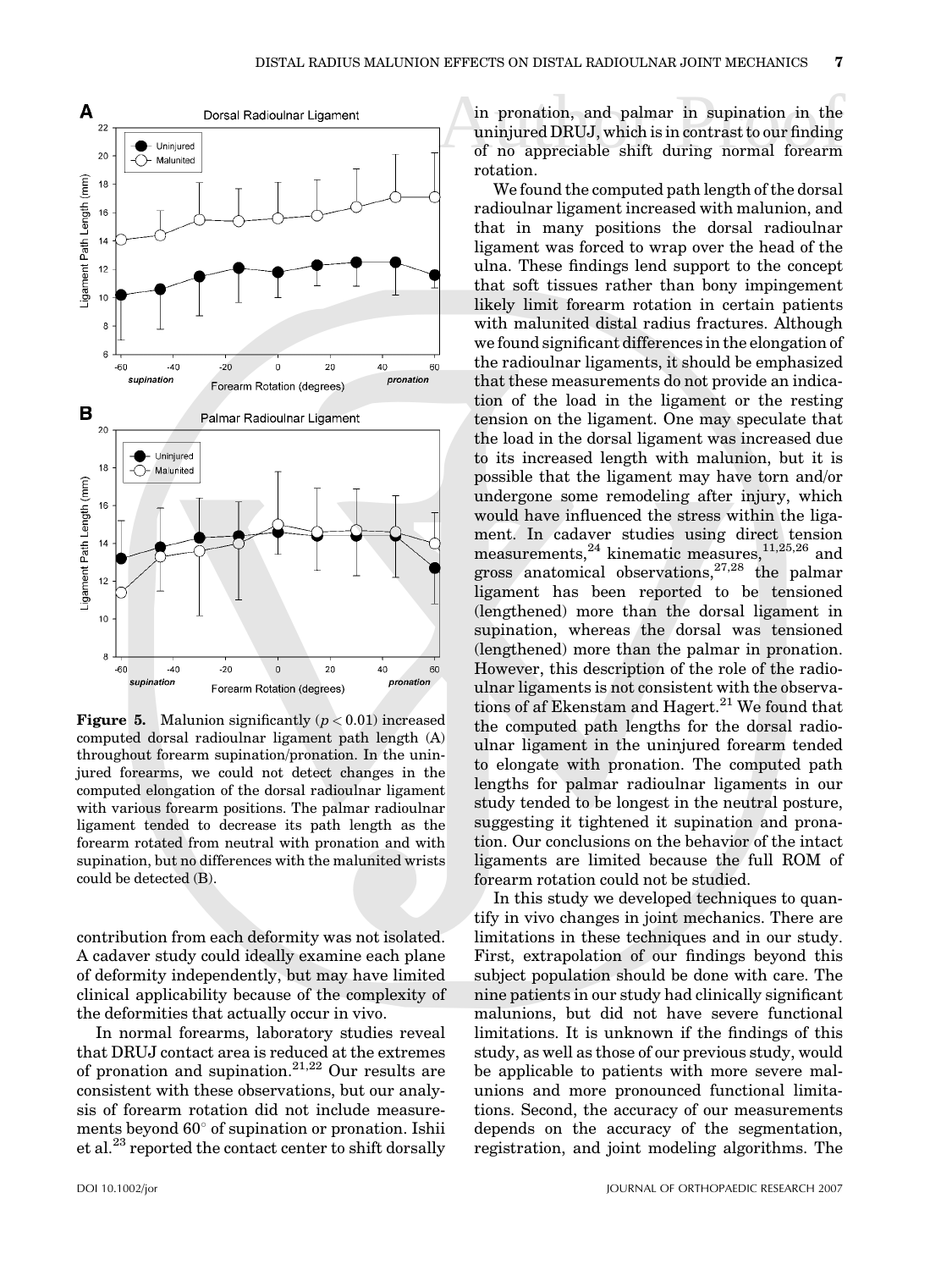In between our measure of joint space area and<br>
allows are distributed intertines. Jean-off in the contributed distributed into the line of the space of joint space area and<br>
this popular contributed in the contribution o kinematic error inherent in our techniques for the radius, which include the segmentation and registration algorithms, have been determined to be less than  $0.2 \pm 0.3^{\circ}$  and  $0.2 \pm 0.1$  mm.<sup>29</sup> Third, our joint space area variable (JSA) is not a direct measure of articular contact area. We are limited in our ability to calculate cartilage contact using our current methodologies because cartilage is poorly imaged with CT. However, we have preliminary unpublished data that suggests there is a strong correlation between our measure of joint space area and cartilage contact area. Our findings are consistent with the fact that joint space narrowing is the only validated measure for clinically evaluating the progression of knee osteoarthritis in clinical studies.<sup>30</sup> At this point it is appropriate to consider our JSA as a 3D analog of the 2D measurements of joint space narrowing. Fourth, we limited our analysis to the interbone distance map on the surface of the ulna. We did this because the intact ulna provided a consistent coordinate system that facilitated comparison of the malunited and uninjured wrists. A corresponding distance map can be computed for the radius, but the distorted morphology in the malunited distal radiuses introduced more variability in the joint space measures. Finally, the ligament lengths that we calculated reflect the shortest paths between subjectively chosen insertion points, with the constraint that the path lies outside the bone surface models. These paths are subject to errors in the bone surface models and the estimated kinematics and may also not take into account additional anatomical constraints.

In conclusion, we used novel CT image-based methodology to quantify in vivo mechanics of the DRUJ in both wrists of nine patients with unilateral malunited distal radius fractures. Previously we found that during pronosupination the 3D kinematics of the radius relative to the ulna were not altered with malunion. In the current analysis we have documented that despite relatively normal kinematics, the mechanics of the DRUJ, quantified by ulna joint space area, centroid position, and the length of the dorsal radioulnar ligament, were significantly altered with malunion. It is possible that these changes, not changes in kinematics, may play a role in the development of early degenerative joint disease.

#### ACKNOWLEDGMENTS

The authors gratefully acknowledge the technical assistance of Kathleen A. Hogan, Kavita M. Babu, Wendy J. Smith, and Cindy M. Cobb. This study was

or the funded in part by a Riordan-Brand Research G<br>regis-<br>awarded by Hand Biomechanics Lab, Inc.,<br>AR44005, and NSF CCR0093238. Statistical sup funded in part by a Riordan-Brand Research Grant, awarded by Hand Biomechanics Lab, Inc., NIH AR44005, and NSF CCR0093238. Statistical support provided by Daniel Gottlieb, Dartmouth College, Hanover, NH.

## REFERENCES

- 1. Cooney WP 3rd, Dobyns JH, Linscheid RL. 1980. Complications of Colles' fractures. J Bone Joint Surg Am 62:613– 619.
- 2. McQueen M, Caspers J. 1988. Colles fracture: does the anatomical result affect the final function? J Bone Joint Surg Br 70:649–651.
- 3. Bacorn RW, Kurtzke JF. 1953. Colles' fracture: a study of two thousand cases from the New York State workmen's compensation board. J Bone Joint Surg 35A:643–657.
- 4. DePalma AF. 1952. Comminuted fractures of the distal end of the radius treated by ulnar pinning. J Bone Joint Surg 34A:651–662.
- 5. Catalano LW, Cole RJ, Gelberman RH, et al. 1997. Displaced intra-articular fractures of the distal aspect of the radius. Long-term results in young adults after open reduction and internal fixation. PG-1290-302. J Bone Joint Surg Am 79:1290–1302.
- 6. Porter M, Stockley I. 1987. Fractures of the distal radius. Intermediate and end results in relation to radiologic parameters. PG-241-52. Clin Orthop 220:241–252.
- 7. Fernandez DL. 1982. Correction of post-traumatic wrist deformity in adults by osteotomy, bone-grafting, and internal fixation. J Bone Joint Surg Am 64:1164–1178.
- 8. Adams BD. 1993. Effects of radial deformity on distal radioulnar joint mechanics. J Hand Surg [Am] 18:492–498.
- 9. Kihara H, Palmer AK, Werner FW, et al. 1996. The effect of dorsally angulated distal radius fractures on distal radioulnar joint congruency and forearm rotation. J Hand Surg [Am] 21:40–47.
- 10. Bronstein AJ, Trumble TE, Tencer AF. 1997. The effects of distal radius fracture malalignment on forearm rotation: a cadaveric study. J Hand Surg [Am] 22:258–262.
- 11. Schuind F, An KN, Berglund L, et al. 1991. The distal radioulnar ligaments: a biomechanical study. J Hand Surg [Am] 16:1106-1114.
- 12. Moore DC, Hogan KA, Crisco JJ 3rd, et al. 2002. Threedimensional in vivo kinematics of the distal radioulnar joint in malunited distal radius fractures. J Hand Surg [Am] 27:233–242.
- 13. Crisco JJ, McGovern RD, Wolfe SW. 1999. Noninvasive technique for measuring in vivo three-dimensional carpal bone kinematics. J Orthop Res 17:96–100.
- 14. Marai GE, Laidlaw DH, Crisco JJ. 2006. Super-resolution registration using tissue-classified distance fields. IEEE Trans Med Imaging 25:1–11.
- 15. Marai GE, Laidlaw DH, Demiralp C, et al. 2004. Estimating joint contact areas and ligament lengths from bone kinematics and surfaces. IEEE Trans Biomed Eng 51:790– 799.
- 16. Zeger SL, Liang K-Y. 1988. Models for longitudinal data: a generalized estimating equation approach. Biometrics 44:1049–1060.
- 17. Taleisnik J, Watson HK. 1984. Midcarpal instability caused by malunited fractures of the distal radius. J Hand Surg [Am] 9:350–357.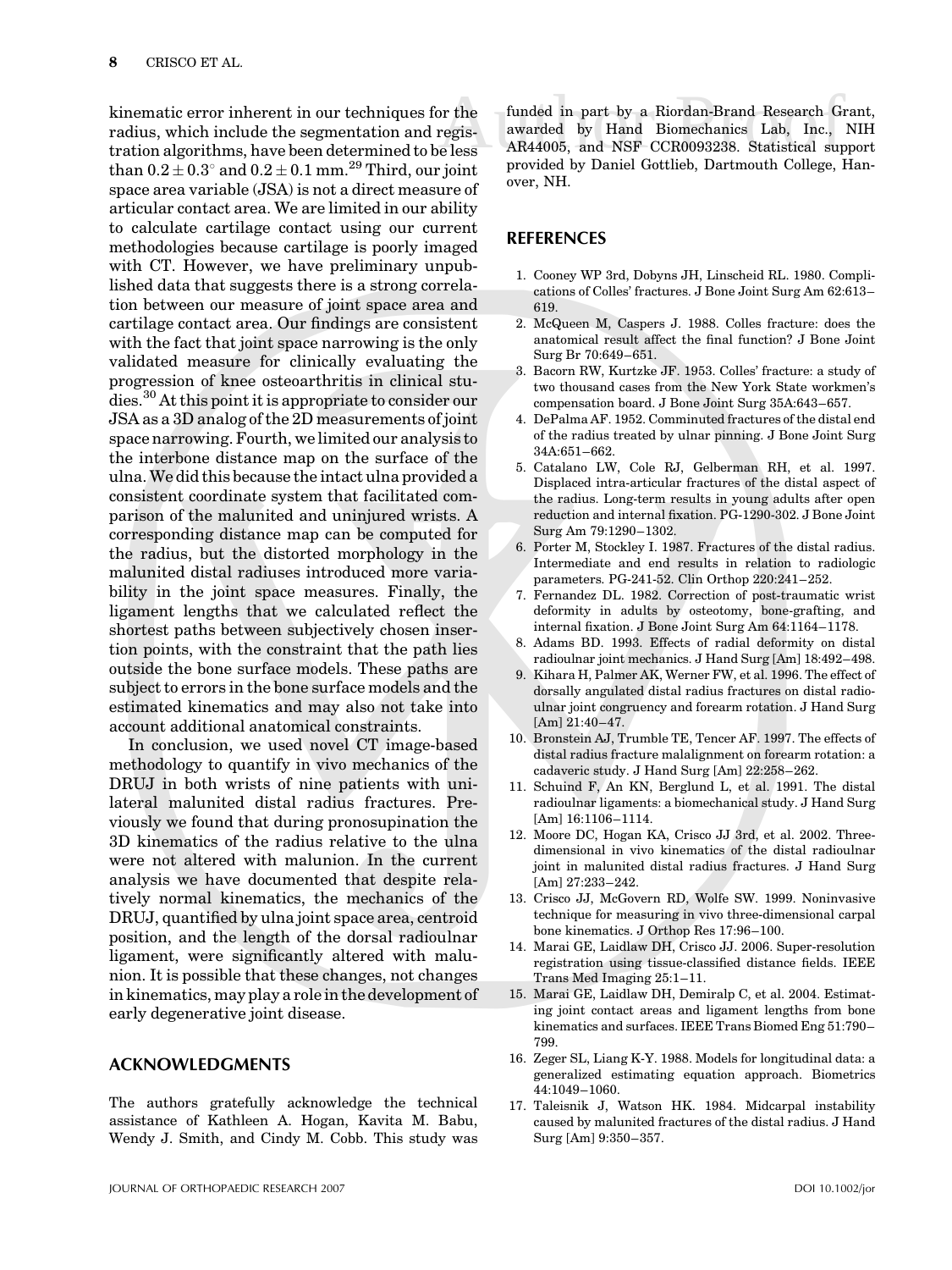- <span id="page-8-1"></span>18. Geissler WB, Fernandez DL, Lamey DM. 1996. Distal radioulnar joint injuries associated with fractures of the distal radius. Clin Orthop  $135-146^{AQ1}$ .
- 19. Deshmukh SC, Shanahan D, Coulthard D. 2000. Distal radioulnar joint incongruity after shortening of the ulna. J Hand Surg [Br] 25:434–438.
- 20. Bade H, Lobeck F. 1991. Behavior of the joint surface of the distal radio-ulnar joint in malposition of the distal radius. Unfallchirurgie 17:213–217.
- <span id="page-8-3"></span>21. af Ekenstam F, Hagert CG. 1985. Anatomical studies on the geometry and stability of the distal radio ulnar joint. Scand J Plast Reconstr Surg 19:17–25.
- 22. Olerud C, Kongsholm J, Thuomas KA. 1988. The congruence of the distal radioulnar joint. A magnetic resonance imaging study. Acta Orthop Scand 59:183–185.
- 23. Ishii S, Palmer AK, Werner FW, et al. 1998. Pressure distribution in the distal radioulnar joint. J Hand Surg [Am] 23:909-913.
- 24. DiTano O, Trumble TE, Tencer AF. 2003. Biomechanical function of the distal radioulnar and ulnocarpal wrist ligaments. J Hand Surg [Am] 28:622–627.

<span id="page-8-2"></span><span id="page-8-0"></span>[AQ1: Au: Please provide volume number for Ref. 18.](#page-8-1) [AQ2: Au: Please provide volume number for Ref. 28.](#page-8-3)

- 25. Acosta R, Hnat W, Scheker LR. 1993. Distal radio-ulnar<br>ligament motion during supination and pronation. J Hand<br>Surg [Br] 18:502–505.<br>26 Ward LD Ambrose CG Masson MV et al. 2000. The role of 25. Acosta R, Hnat W, Scheker LR. 1993. Distal radio-ulnar ligament motion during supination and pronation. J Hand Surg [Br] 18:502–505.
	- 26. Ward LD, Ambrose CG, Masson MV, et al. 2000. The role of the distal radioulnar ligaments, interosseous membrane, and joint capsule in distal radioulnar joint stability. J Hand Surg [Am] 25:341–351.
	- 27. Rose-Innes AP. 1960. Anterior dislocation of the ulna at the inferior radio-ulnar joint. Case report, with a discussion of the anatomy of rotation of the forearm. J Bone Joint Surg Br 42-B:515–521.
	- 28. Linscheid RL. 1992. Biomechanics of the distal radioulnar joint. Clin Orthop 46-55<sup>AQ2</sup>.
	- 29. Neu CP, McGovern RD, Crisco JJ. 2000. Kinematic accuracy of three surface registration methods in a threedimensional wrist bone study. J Biomech Eng 122:528–533.
- and a final statement of the distant and particular the statement of the distant and the statement of the distant and the statement of the distant and the statement of the distant and the statement of the distant and the 30. Strand V, Hochberg MC. 2001. Design of and outcome measures for use in clinical trials in patients with osteoarthritis. In: Moskowitz RW, editor. Osteoarthritis: diagnosis and management. Philadelphia: WB Saunders Co; 688 p.



AQ2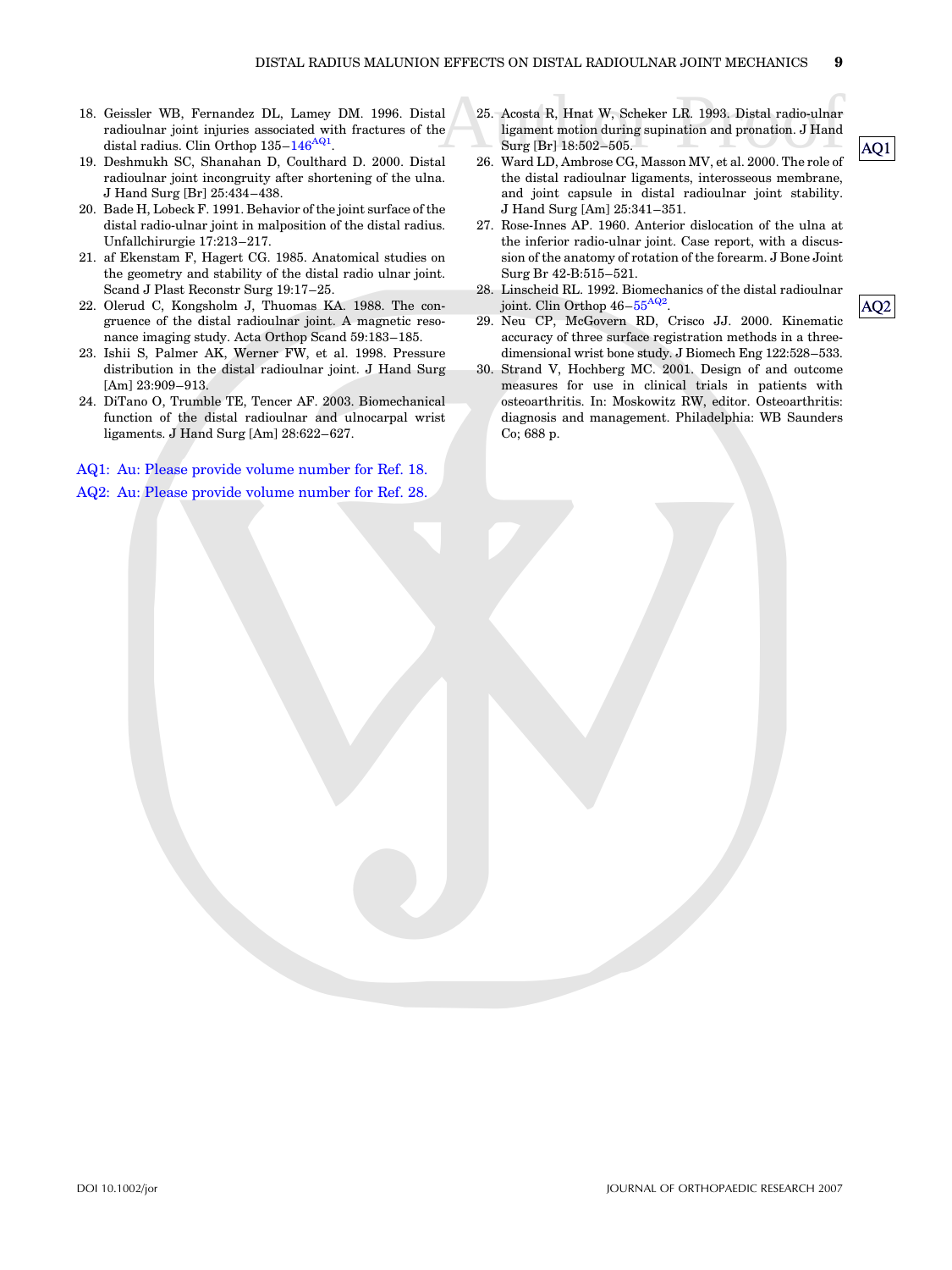

# 111 RIVER STREET, HOBOKEN, NJ 07030

# **ELECTRONIC PROOF CHECKLIST, JOURNAL OF Orthopaedic Research**

## **\*\*\*IMMEDIATE RESPONSE REQUIRED\*\*\***

Please follow these instructions to avoid delay of publication.

## **READ PROOFS CAREFULLY**

- This will be your only chance to review these proofs.
- Please note that the volume and page numbers shown on the proofs are for position only.
- **ANSWER ALL QUERIES ON PROOFS** (Queries for you to answer are attached as the last page of your proof.)
	- Mark all corrections directly on the proofs. Note that excessive author alterations may ultimately result in delay of publication and extra costs may be charged to you.

**CHECK FIGURES AND TABLES CAREFULLY** (Color figures will be sent under separate cover.)

- Check size, numbering, and orientation of figures.
- All images in the PDF are downsampled (reduced to lower resolution and file size) to facilitate Internet delivery. These images will appear at higher resolution and sharpness in the printed article.
- Review figure legends to ensure that they are complete.
- Check all tables. Review layout, title, and footnotes.

## **COMPLETE REPRINT ORDER FORM**

Fill out the attached reprint order form. It is important to return the form even if you are not ordering reprints. You may, if you wish, pay for the reprints with a credit card. Reprints will be mailed only after your article appears in print. This is the most opportune time to order reprints. If you wait until after your article comes off press, the reprints will be considerably more expensive.

## **RETURN PROOFS WITH CORRECTIONS MARKED DIRECTLY ON THEM REPRINT ORDER FORM CTA (If you have not already signed one)**

# **RETURN WITHIN 48 HOURS OF RECEIPT VIA FAX TO Lillian Solondz at 201-748-6052**

**QUESTIONS?** Lillian Solondz, Senior Production Editor Phone: 201-748-6183 E-mail: lsolondz@wiley.com Refer to journal acronym and article production number (i.e., JOR B04-070)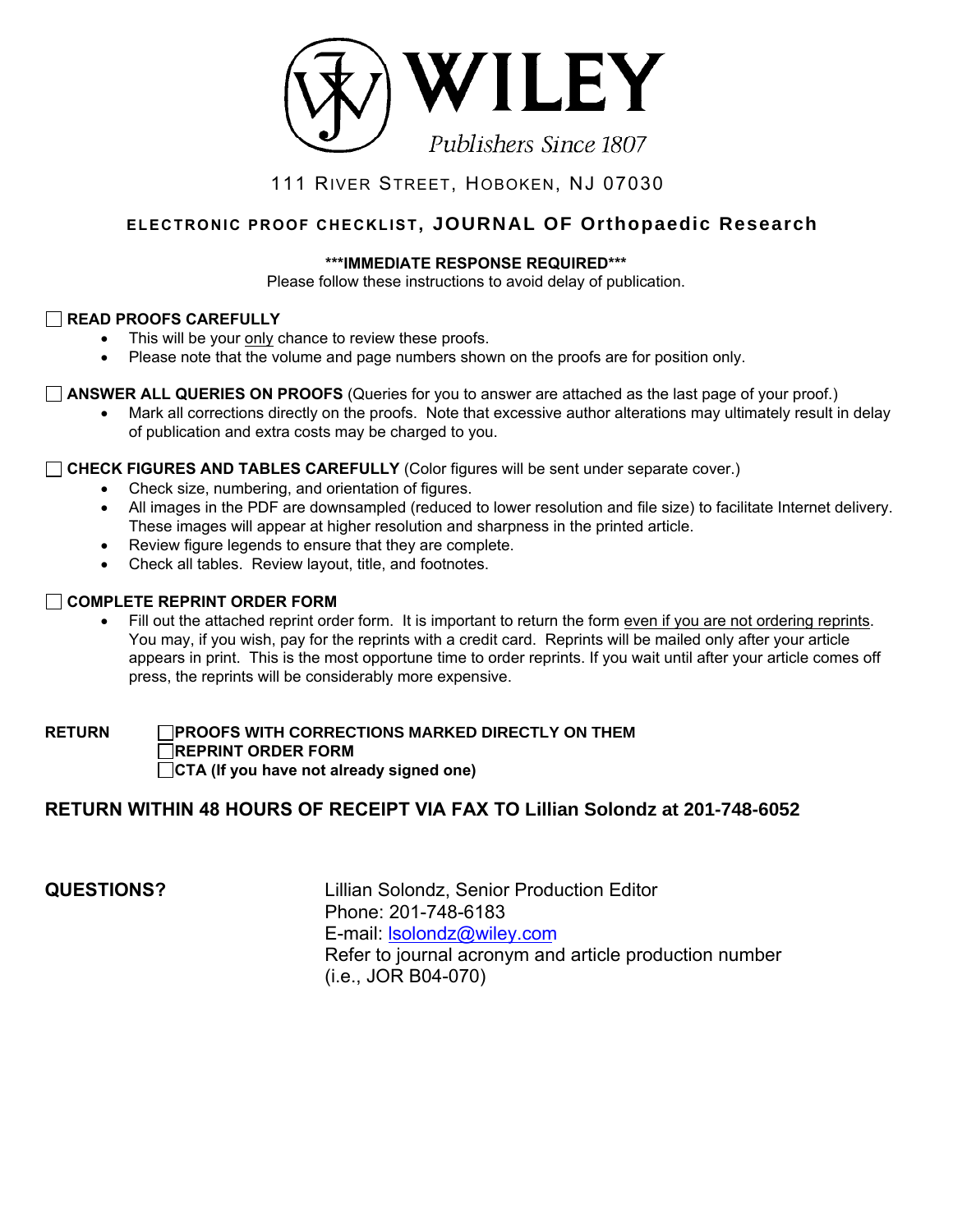

111 River Street Hoboken, NJ 07030, USA 201-748-6183 FAX: 201-748-6052

#### COPYRIGHT TRANSFER AGREEMENT

Date:

To:

Re: Manuscript entitled

Production/Contribution  $ID#$ Publisher/Editorial office use only

\_\_\_\_\_\_\_\_\_\_\_\_\_\_\_\_\_\_\_\_\_\_\_\_\_\_\_\_\_\_\_\_\_\_\_\_\_\_\_\_\_\_\_\_\_\_\_\_\_\_\_\_\_\_\_\_\_\_\_\_\_\_\_\_\_\_\_\_\_\_\_\_\_\_\_\_\_\_\_\_\_\_\_\_\_ (the "Contribution") for publication in \_JOURNAL OF ORTHOPAEDIC RESEARCH (the "Journal") published by Wiley Periodicals, Inc. ( "Wiley") for the Orthopaedic Research Society.

Dear Contributor(s):

Thank you for submitting your Contribution for publication. In order to expedite the publishing process and enable Wiley to disseminate your work to the fullest extent, we need to have this Copyright Transfer Agreement signed and returned to us as soon as possible. If the Contribution is not accepted for publication this Agreement shall be null and void.

## A. **COPYRIGHT**

- 1. The Contributor assigns to Wiley, during the full term of copyright and any extensions or renewals of that term, all copyright in and to the Contribution, including but not limited to the right to publish, republish, transmit, sell, distribute and otherwise use the Contribution and the material contained therein in electronic and print editions of the Journal and in derivative works throughout the world, in all languages and in all media of expression now known or later developed, and to license or permit others to do so.
- 2. Reproduction, posting, transmission or other distribution or use of the Contribution or any material contained therein, in any medium as permitted hereunder, requires a citation to the Journal and an appropriate credit to Wiley as Publisher, suitable in form and content as follows: (Title of Article, Author, Journal Title and Volume/Issue Copyright [year] Wiley Periodicals, Inc. or copyright owner as specified in the Journal.)

#### B. **RETAINED RIGHTS**

Notwithstanding the above, the Contributor or, if applicable, the Contributor's Employer, retains all proprietary rights other than copyright, such as patent rights, in any process, procedure or article of manufacture described in the Contribution, and the right to make oral presentations of material from the Contribution.

#### C. **OTHER RIGHTS OF CONTRIBUTOR**

Wiley grants back to the Contributor the following:

1. The right to share with colleagues print or electronic "preprints" of the unpublished Contribution, in form and content as accepted by Wiley for publication in the Journal. Such preprints may be posted as electronic files on the Contributor's own website for personal or professional use, or on the Contributor's internal university or corporate networks/intranet, or secure external website at the Contributor's institution, but not for commercial sale or for any systematic external distribution by a third party (e.g., a listserve or database connected to a public access server). Prior to publication, the Contributor must include the following notice on the preprint: "This is a preprint of an article accepted for publication in [Journal title] copyright (year) (copyright owner as specified in the Journal)". After publication of the Contribution by Wiley, the preprint notice should be amended to read as follows: "This is a preprint of an article published in [include the complete citation information for the final version of the Contribution as published in the print edition of the Journal]", and should provide an electronic link to the Journal's WWW site, located at the following Wiley URL: http://www.interscience.Wiley.com/. The Contributor agrees not to update the preprint or replace it with the published version of the Contribution.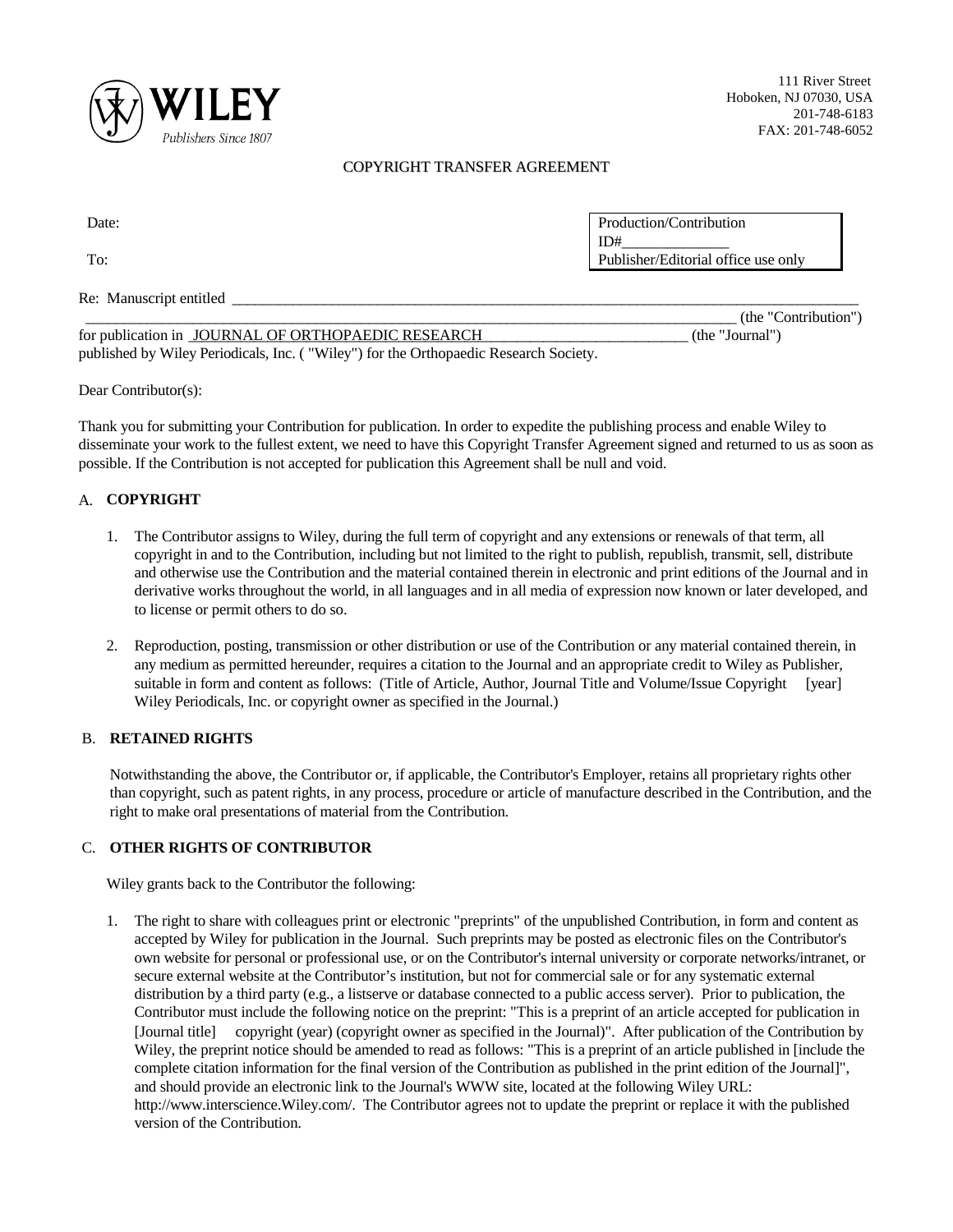- 2. The right, without charge, to photocopy or to transmit online or to download, print out and distribute to a colleague a copy of the published Contribution in whole or in part, for the Contributor's personal or professional use, for the advancement of scholarly or scientific research or study, or for corporate informational purposes in accordance with Paragraph D.2 below.
- 3. The right to republish, without charge, in print format, all or part of the material from the published Contribution in a book written or edited by the Contributor.
- 4. The right to use selected figures and tables, and selected text (up to 250 words, exclusive of the abstract) from the Contribution, for the Contributor's own teaching purposes, or for incorporation within another work by the Contributor that is made part of an edited work published (in print or electronic format) by a third party, or for presentation in electronic format on an internal computer network or external website of the Contributor or the Contributor's employer.
- 5. The right to include the Contribution in a compilation for classroom use (course packs) to be distributed to students at the Contributor's institution free of charge or to be stored in electronic format in datarooms for access by students at the Contributor's institution as part of their course work (sometimes called "electronic reserve rooms") and for in-house training programs at the Contributor's employer.

#### D. **CONTRIBUTIONS OWNED BY EMPLOYER**

- 1. If the Contribution was written by the Contributor in the course of the Contributor's employment (as a "work-made-forhire" in the course of employment), the Contribution is owned by the company/employer which must sign this Agreement (in addition to the Contributor's signature), in the space provided below. In such case, the company/employer hereby assigns to Wiley, during the full term of copyright, all copyright in and to the Contribution for the full term of copyright throughout the world as specified in paragraph A above.
- 2. In addition to the rights specified as retained in paragraph B above and the rights granted back to the Contributor pursuant to paragraph C above, Wiley hereby grants back, without charge, to such company/employer, its subsidiaries and divisions, the right to make copies of and distribute the published Contribution internally in print format or electronically on the Company's internal network. Upon payment of the Publisher's reprint fee, the institution may distribute (but not resell) print copies of the published Contribution externally. Although copies so made shall not be available for individual re-sale, they may be included by the company/employer as part of an information package included with software or other products offered for sale or license. Posting of the published Contribution by the institution on a public access website may only be done with Wiley's written permission, and payment of any applicable fee(s).

#### E. **GOVERNMENT CONTRACTS**

In the case of a Contribution prepared under U.S. Government contract or grant, the U.S. Government may reproduce, without charge, all or portions of the Contribution and may authorize others to do so, for official U.S. Government purposes only, if the U.S. Government contract or grant so requires. (U.S. Government Employees: see note at end).

#### F. **COPYRIGHT NOTICE**

The Contributor and the company/employer agree that any and all copies of the Contribution or any part thereof distributed or posted by them in print or electronic format as permitted herein will include the notice of copyright as stipulated in the Journal and a full citation to the Journal as published by Wiley.

#### G. **CONTRIBUTOR'S REPRESENTATIONS**

The Contributor represents that the Contribution is the Contributor's original work. If the Contribution was prepared jointly, the Contributor agrees to inform the co-Contributors of the terms of this Agreement and to obtain their signature to this Agreement or their written permission to sign on their behalf. The Contribution is submitted only to this Journal and has not been published before, except for "preprints" as permitted above. (If excerpts from copyrighted works owned by third parties are included, the Contributor will obtain written permission from the copyright owners for all uses as set forth in Wiley's permissions form or in the Journal's Instructions for Contributors, and show credit to the sources in the Contribution.) The Contributor also warrants that the Contribution contains no libelous or unlawful statements, does not infringe on the rights or privacy of others, or contain material or instructions that might cause harm or injury.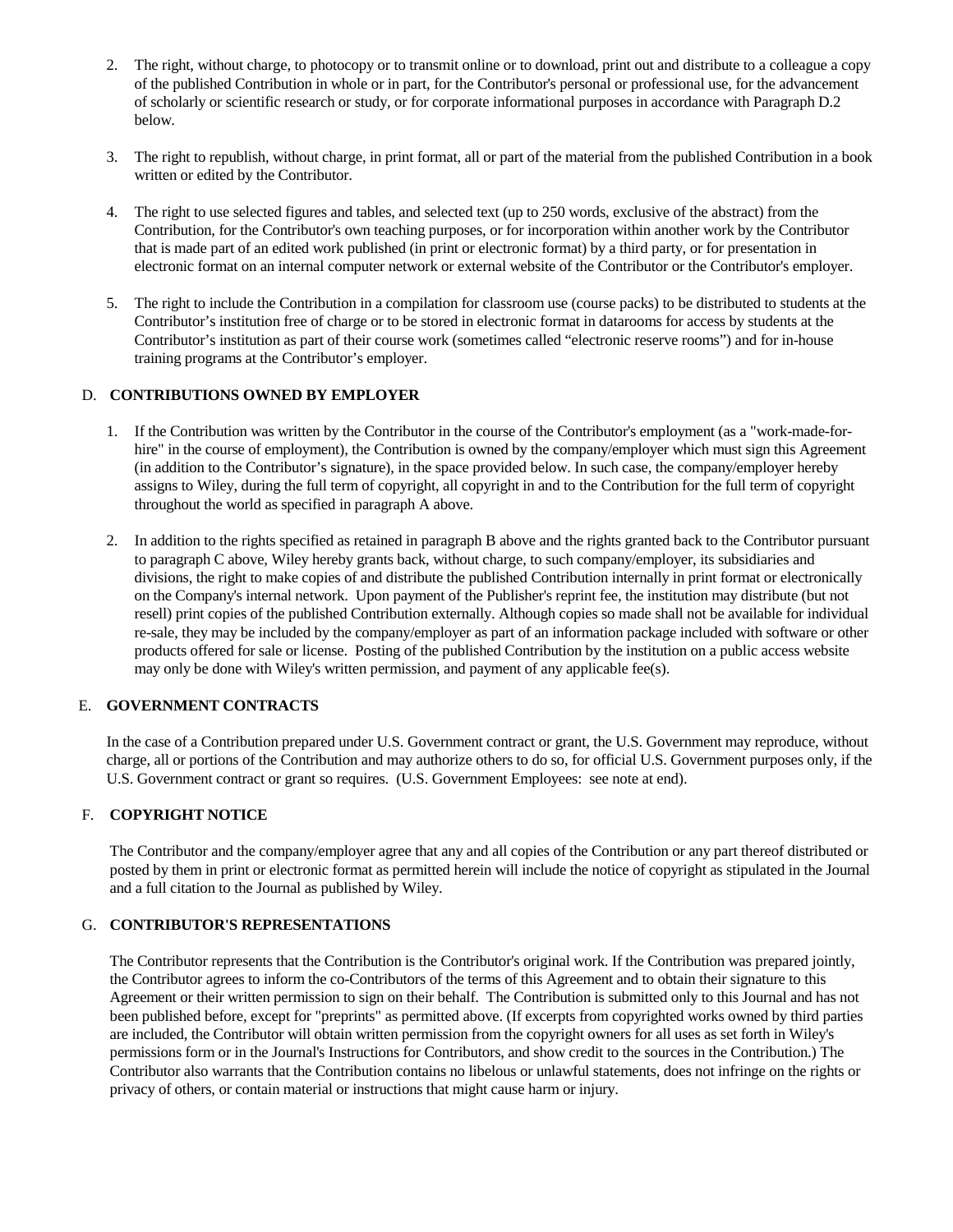#### **CHECK ONE:**

| Contributor-owned work                                  | Contributor's signature                       | Date |  |  |  |  |
|---------------------------------------------------------|-----------------------------------------------|------|--|--|--|--|
|                                                         | Type or print name and title                  |      |  |  |  |  |
|                                                         | Co-contributor's signature                    | Date |  |  |  |  |
|                                                         | Type or print name and title                  |      |  |  |  |  |
|                                                         | ATTACH ADDITIONAL SIGNATURE PAGE AS NECESSARY |      |  |  |  |  |
|                                                         |                                               |      |  |  |  |  |
| Company/Institution-owned work<br>(made-for-hire in the | Company or Institution (Employer-for-Hire)    | Date |  |  |  |  |
| course of employment)                                   | Authorized signature of Employer              | Date |  |  |  |  |

## [\_\_\_\_]**U.S. Government work**

#### Note to U.S. Government Employees

A Contribution prepared by a U.S. federal government employee as part of the employee's official duties, or which is an official U.S. Government publication is called a "U.S. Government work," and is in the public domain in the United States. In such case, the employee may cross out Paragraph A.1 but must sign and return this Agreement. If the Contribution was not prepared as part of the employee's duties or is not an official U.S. Government publication, it is not a U.S. Government work.

#### [\_\_\_\_]**U.K. Government work (Crown Copyright)**

#### **Note to U.K. Government Employees**

The rights in a Contribution prepared by an employee of a U.K. government department, agency or other Crown body as part of his/her official duties, or which is an official government publication, belong to the Crown. In such case, the Publisher will forward the relevant form to the Employee for signature.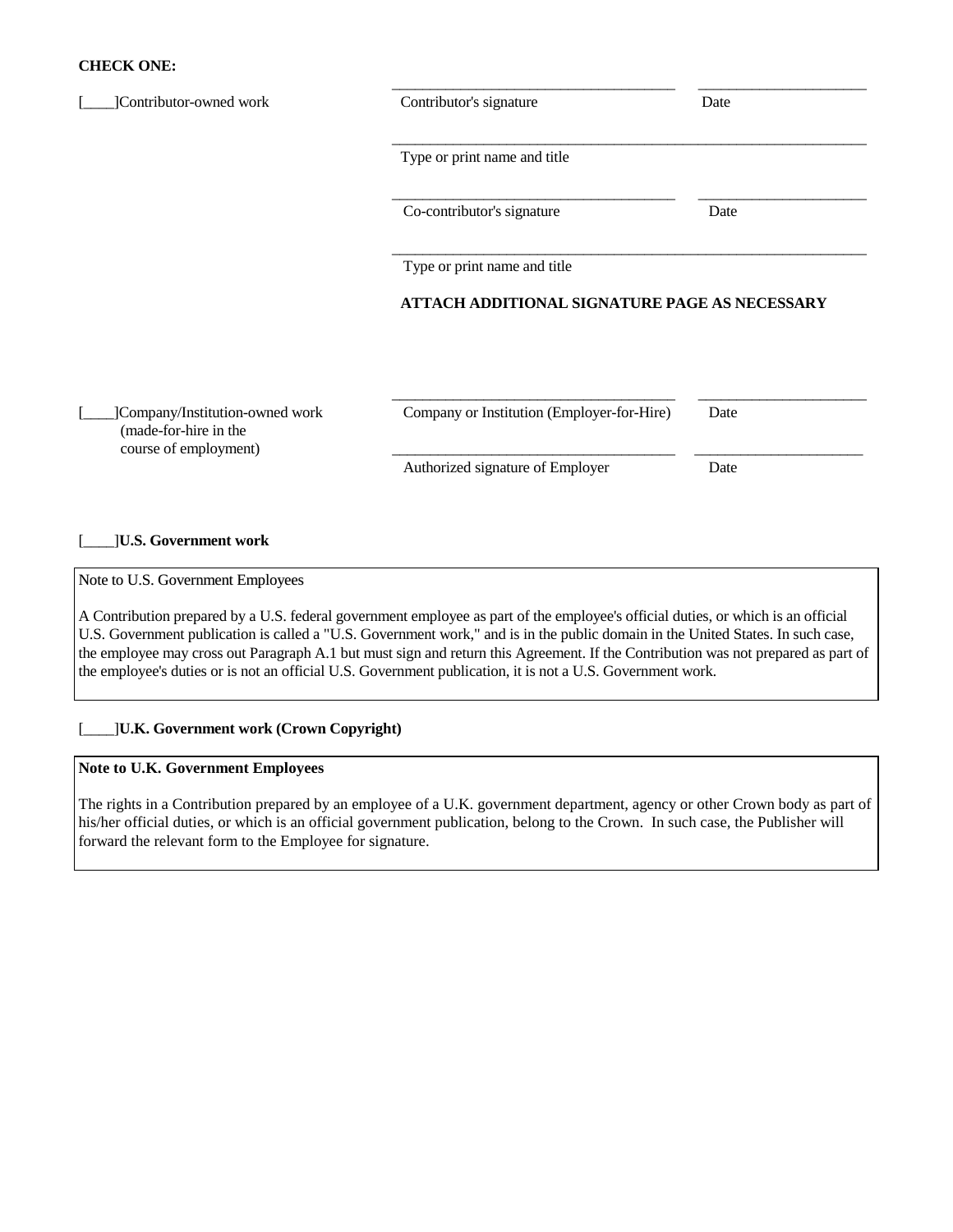

# 111 RIVER STREET, HOBOKEN, NJ 07030

|                  | To: Lillian Solondz |  |  |
|------------------|---------------------|--|--|
|                  | Phone: 201-748-6183 |  |  |
|                  | Fax: 201-748-6052   |  |  |
|                  |                     |  |  |
|                  |                     |  |  |
| From:            |                     |  |  |
| Date:            |                     |  |  |
| Pages including  |                     |  |  |
| this cover page: |                     |  |  |
|                  |                     |  |  |

Comments: